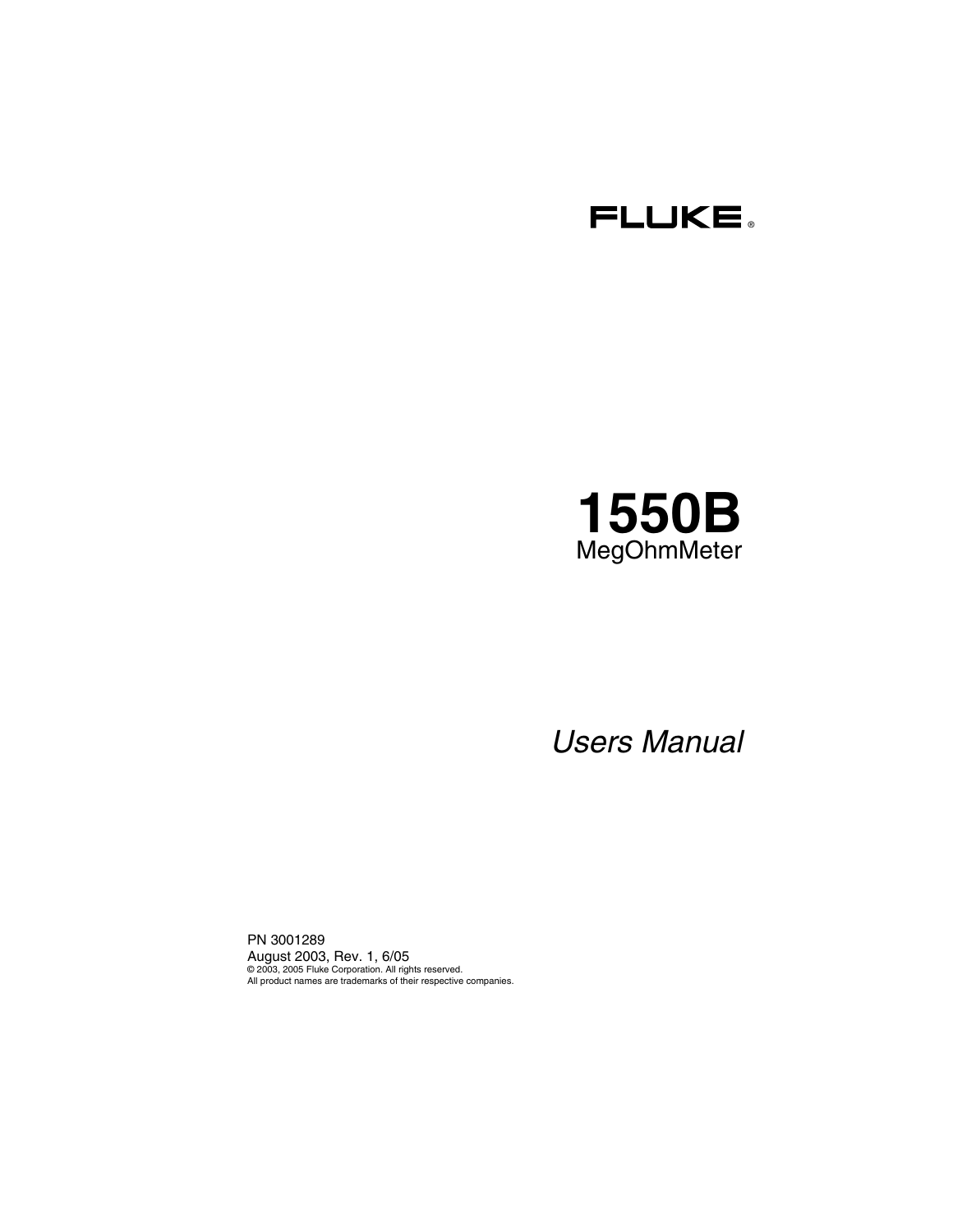#### **Limited Warranty and Limitation of Liability**

Each Fluke product is warranted to be free from defects in material and workmanship under normal use and service. The warranty period is two years and begins on the date of shipment. Parts, product repairs, and services are warranted for 90 days. This warranty extends only to the original buyer or end-user customer of a Fluke authorized reseller, and does not apply to fuses, disposable batteries, or to any product which, in Fluke's opinion, has been misused, altered, neglected, contaminated, or damaged by accident or abnormal conditions of operation or handling. Fluke warrants that software will operate substantially in accordance with its functional specifications for 90 days and that it has been properly recorded on nondefective media. Fluke does not warrant that software will be error free or operate without interruption.

Fluke authorized resellers shall extend this warranty on new and unused products to end-user customers only but have no authority to extend a greater or different warranty on behalf of Fluke. Warranty support is available only if product is purchased through a Fluke authorized sales outlet or Buyer has paid the applicable international price. Fluke reserves the right to invoice Buyer for importation costs of repair/replacement parts when product purchased in one country is submitted for repair in another country.

Fluke's warranty obligation is limited, at Fluke's option, to refund of the purchase price, free of charge repair, or replacement of a defective product which is returned to a Fluke authorized service center within the warranty period.

To obtain warranty service, contact your nearest Fluke authorized service center to obtain return authorization information, then send the product to that service center, with a description of the difficulty, postage and insurance prepaid (FOB Destination). Fluke assumes no risk for damage in transit. Following warranty repair, the product will be returned to Buyer, transportation prepaid (FOB Destination). If Fluke determines that failure was caused by neglect, misuse, contamination, alteration, accident, or abnormal condition of operation or handling, including overvoltage failures caused by use outside the product's specified rating, or normal wear and tear of mechanical components, Fluke will provide an estimate of repair costs and obtain authorization before commencing the work. Following repair, the product will be returned to the Buyer transportation prepaid and the Buyer will be billed for the repair and return transportation charges (FOB Shipping Point).

THIS WARRANTY IS BUYER'S SOLE AND EXCLUSIVE REMEDY AND IS IN LIEU OF ALL OTHER WARRANTIES, EXPRESS OR IMPLIED, INCLUDING BUT NOT LIMITED TO ANY IMPLIED WARRANTY OF MERCHANTABILITY OR FITNESS FOR A PARTICULAR PURPOSE. FLUKE SHALL NOT BE LIABLE FOR ANY SPECIAL, INDIRECT, INCIDENTAL OR CONSEQUENTIAL DAMAGES OR LOSSES, INCLUDING LOSS OF DATA, ARISING FROM ANY CAUSE OR THEORY.

Since some countries or states do not allow limitation of the term of an implied warranty, or exclusion or limitation of incidental or consequential damages, the limitations and exclusions of this warranty may not apply to every buyer. If any provision of this Warranty is held invalid or unenforceable by a court or other decisionmaker of competent jurisdiction, such holding will not affect the validity or enforceability of any other provision.

> Fluke Corporation P.O. Box 9090 Everett, WA 98206-9090 U.S.A.

Fluke Europe B.V. P.O. Box 1186 5602 BD Eindhoven The Netherlands

**Visit Fluke's web site at:** [www.fluke.com](http://www.fluke.com)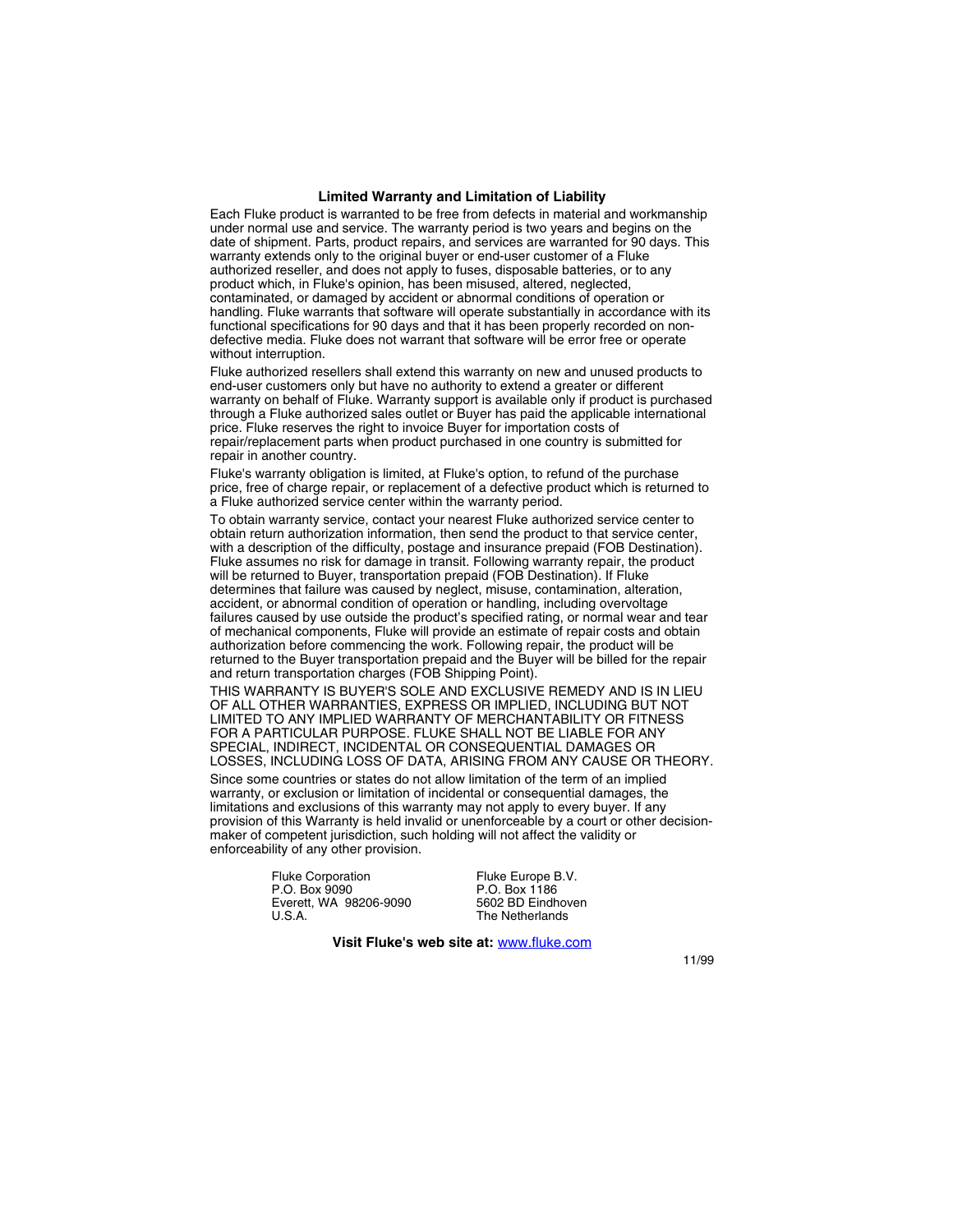## **Table of Contents**

### **Title**

#### Page

| Selecting a Ramp or Steady-State Test 13     |  |
|----------------------------------------------|--|
|                                              |  |
|                                              |  |
|                                              |  |
|                                              |  |
|                                              |  |
|                                              |  |
|                                              |  |
|                                              |  |
| Installing FlukeView Forms Basic Software 18 |  |
|                                              |  |
|                                              |  |
|                                              |  |
|                                              |  |
| Principle of Measurement and Resistance 20   |  |
|                                              |  |
|                                              |  |
|                                              |  |
|                                              |  |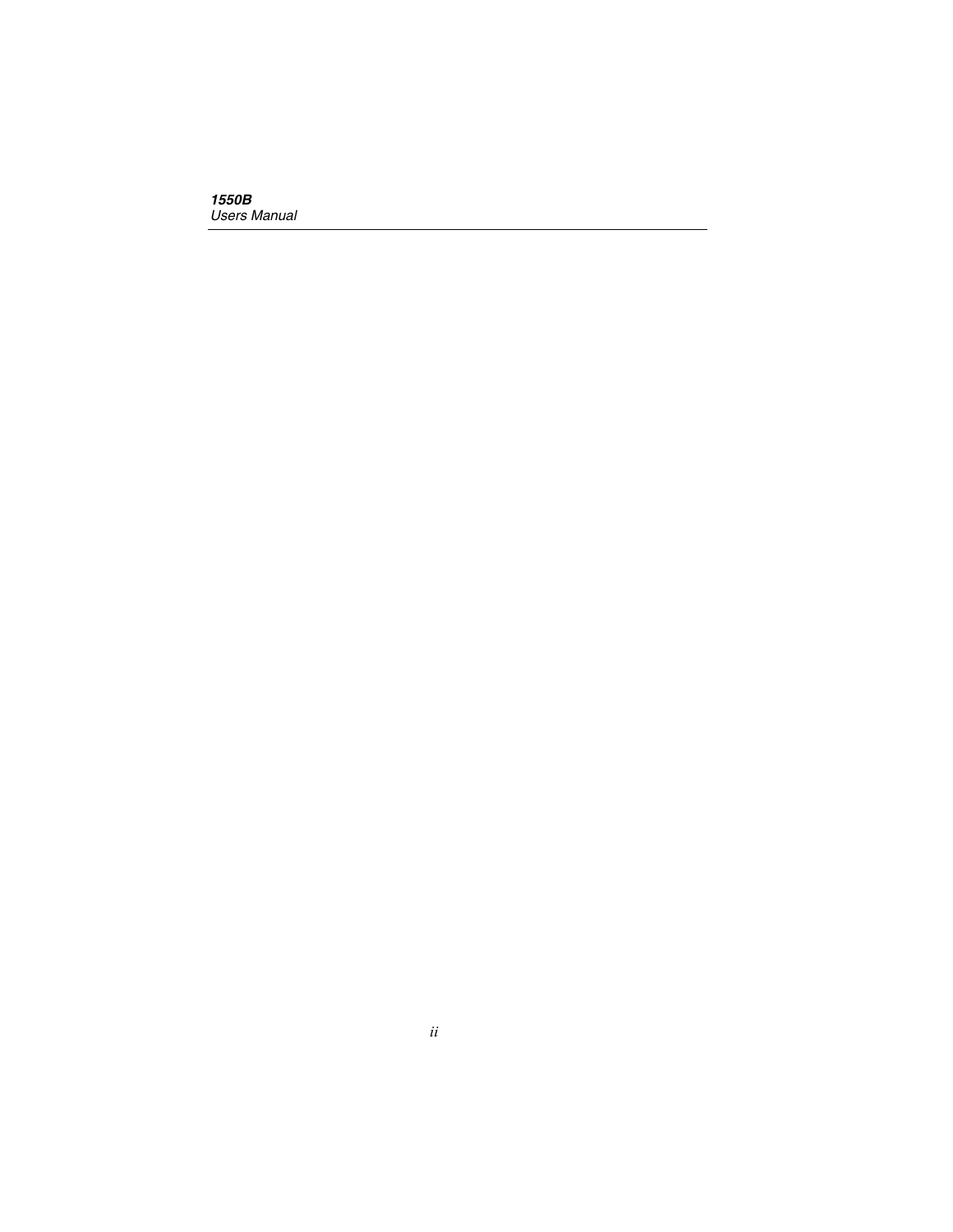# *List of Tables*

| Table | Title | Page |
|-------|-------|------|
|       |       |      |
|       |       |      |
|       |       |      |

# *List of Figures*

| <b>Figure</b>  | Title | Page |
|----------------|-------|------|
| 1.             |       |      |
| 2.             |       |      |
| 3.             |       |      |
| $\mathbf{4}$   |       |      |
| .5.            |       |      |
| 6.             |       |      |
| $\overline{7}$ |       |      |
| 8.             |       |      |
| 9.             |       |      |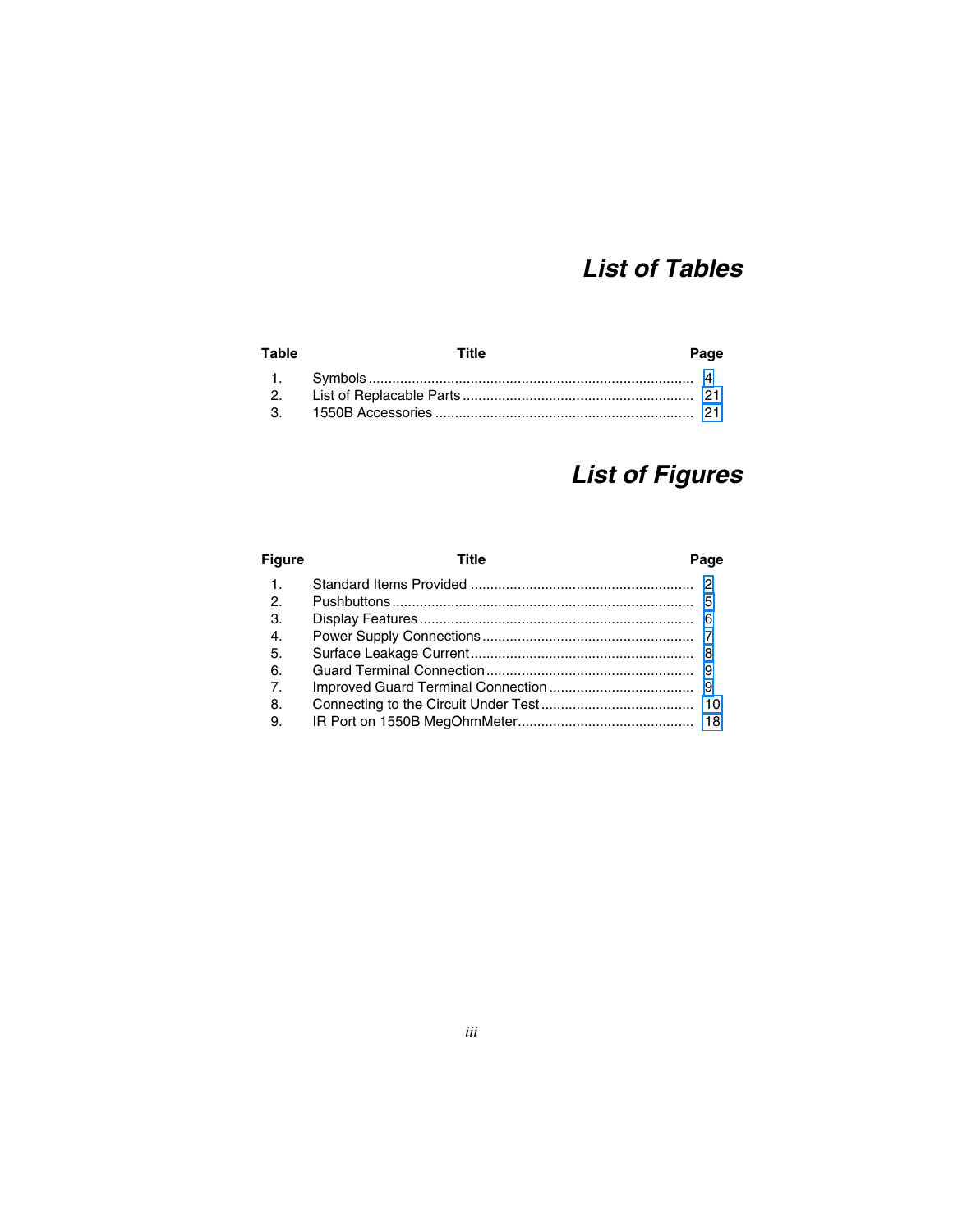

**Fluke 1550B MegOhmMeter**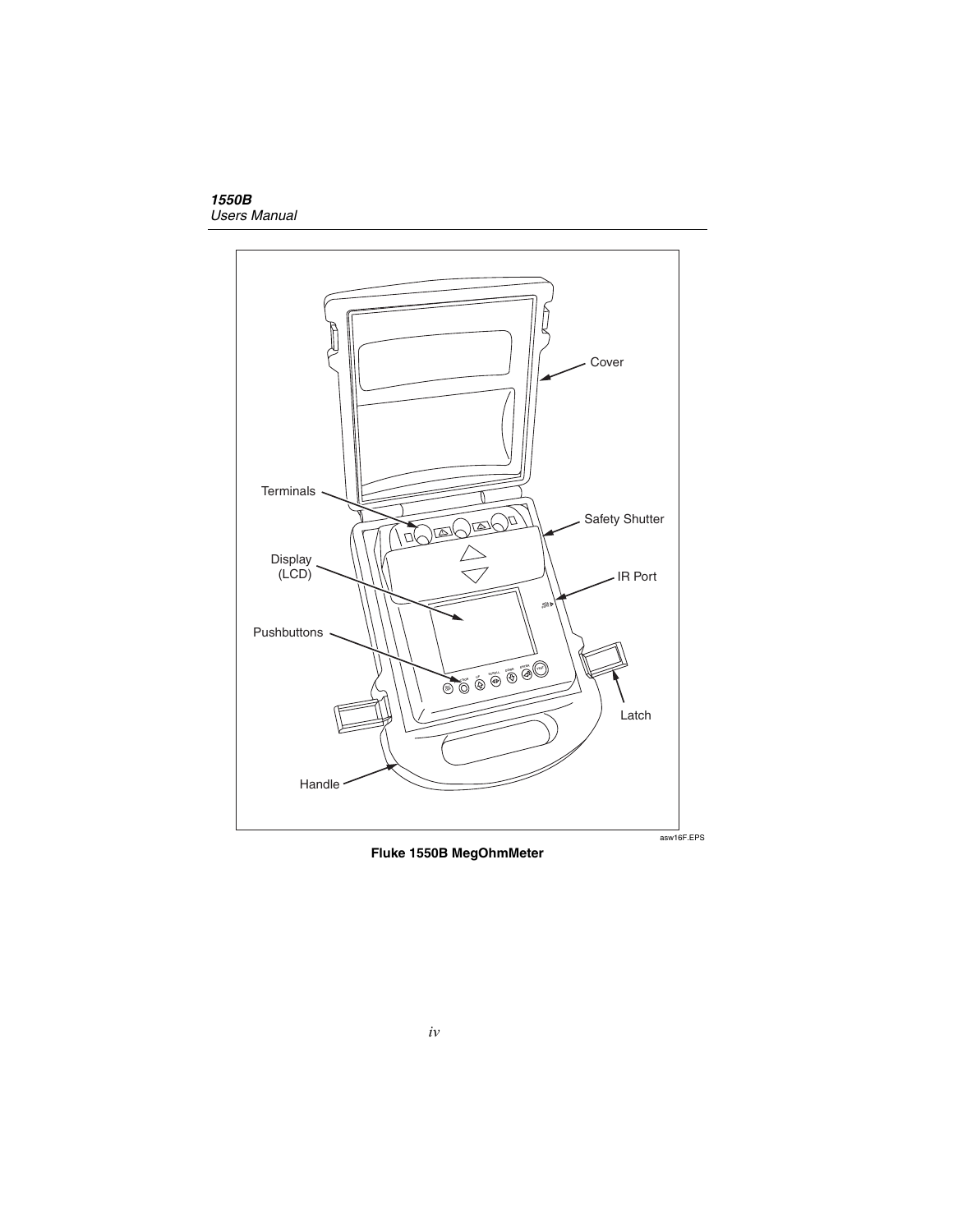# *1550B MegOhmMeter*

### <span id="page-6-0"></span>*Introduction*

The Fluke 1550B MegOhmMeter (hereafter "the Meter") is a high voltage insulation tester for testing general circuits, including switchgear, motors, and cables.

The Meter has the following features:

- ⇒ Large liquid crystal display (LCD) with text display
- ⇒ Five pre-set test voltage: 250 V, 500 V, 1000 V, 2500 V, and 5000 V
- ⇒ Programmable test voltage: 250 V to 5000 V (50/100 V steps)
- $\Rightarrow$  Resistance measurement: 0  $\Omega$  to 1 T $\Omega$
- ⇒ Polarization Index (PI) measurement
- ⇒ Dielectric Absorption Ratio (DAR) measurement
- ⇒ Ramp mode that linearly increases (100 V/s) the applied test voltage
- ⇒ Test timer and storage for test results with user settable ID tag
- ⇒ Breakdown voltage indication
- ⇒ Rechargeable lead-acid battery
- ⇒ Auto shutoff after 30 minutes of inactivity
- ⇒ Infrared (IR) port for downloading test data
- ⇒ PC software supplied

The Meter meets EN 61557 Parts 1 and 2; and EN 61010-1, CAT III 600 V Pollution Degree 2 standards. CAT III equipment is designed to protect against transients in equipment in fixed-equipment installations, such as distribution panels and lighting systems in large buildings.

### *Contacting Fluke*

To contact Fluke for product information, operating assistance, service, or to get the location of the nearest Fluke distributor or Service Center, call:

1-888-99FLUKE (1-888-993-5853) in U.S.A. 1-800-36-FLUKE (1-800-363-5853) in Canada +31-402-675-200 in Europe +81-3-3434-0181 Japan +65-738-5655 Singapore +1-425-446-5500 from other countries

Visit Fluke's web site a[t: www.fluke.com.](http://www.fluke.com) 

Register your Meter at register.fluke.com.